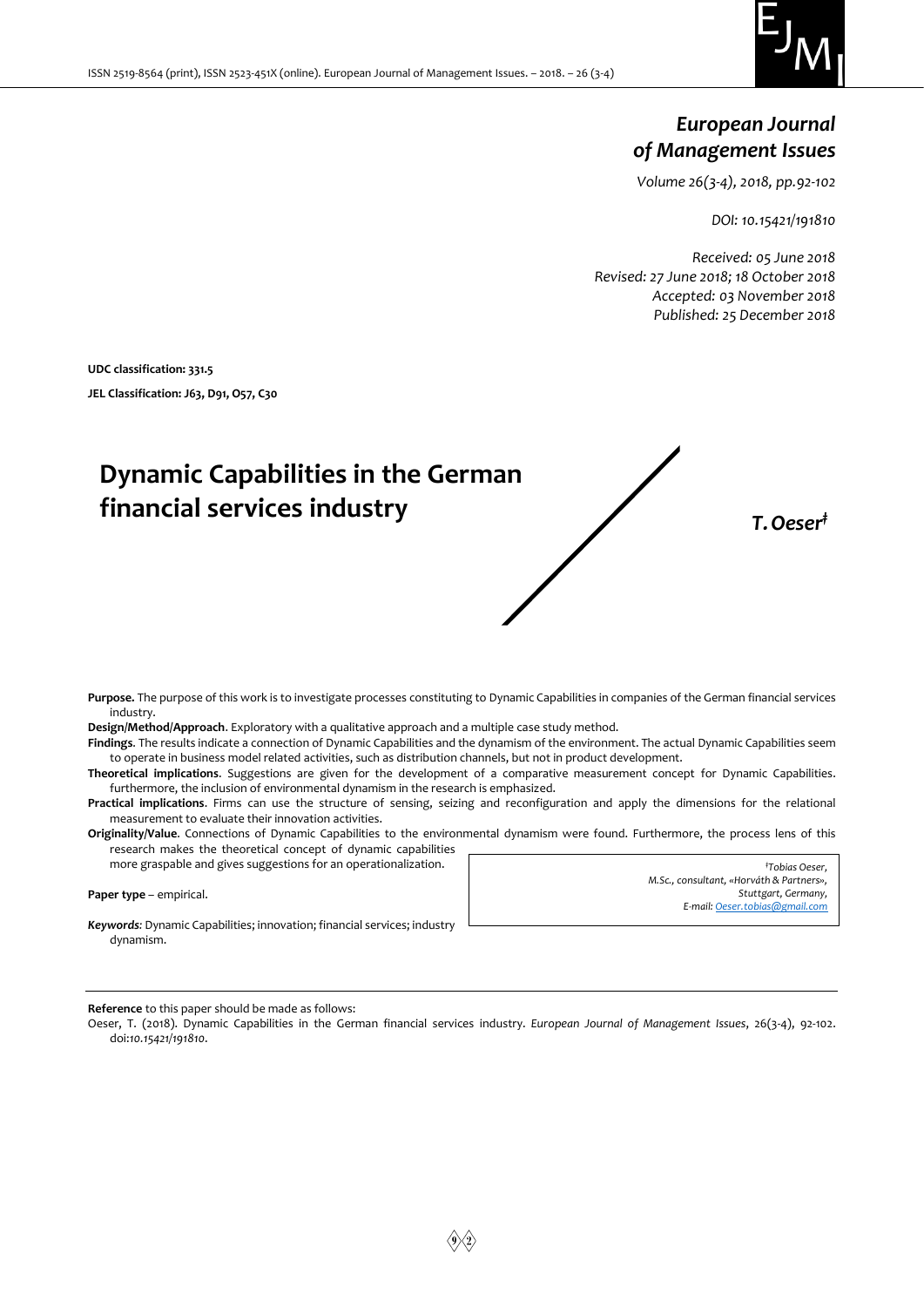

## **Динамічні здібності в німецьких фінансових компаніях**

#### *Тобіас Оезер‡*

*‡«Horváth & Partners», Штутгарт, Німеччина*

- **Мета роботи** дослідити процеси, що утворюють динамічні здатності в німецьких фінансових компаніях.
- **Дизайн/Метод/Підхід дослідження.** Експлоративний якісний аналіз емпіричних даних методом множинного ситуаційного аналізу (multiple case study)..
- **Результати дослідження.** Результати свідчать про взаємозв'язок динамічних здібностей з динамікою зовнішнього середовища компанії. На даний момент динамічні здібності виявляються в операціях, пов'язаних з основною бізнес моделлю. Наприклад, вони присутні в розвитку каналів поставки послуг, але не виявлені в розвитку продуктів.
- **Теоретичне значення дослідження.** Запропоновано рекомендації з розвитку концепції порівняльного вимірювання динамічних здібностей. Підтверджено взаємозв'язок з динамікою зовнішнього середовища компанії.
- **Практичне значення дослідження.** Компанії можуть використовувати структуру sensing -> seizing -> reconfiguration і використовувати дані виміри (dimensions) для порівняльної оцінки своїх інноваційних операцій.
- **Оригінальність/Цінність/наукова новізна дослідження.** Підтверджено взаємозв'язок динамічних здібностей з<br>динамікою — зовнішнього — середовища — компанії. зовнішнього середовища компанії. Процесуальний підхід зробив теоретичний конструкт динамічних здібностей більш зрозумілим для вимірювання. Запропоновано шляхи операціоналізації конструкту динамічних здібностей..

#### **Тип статті** – емпірична.

*Ключові слова:* динамічні здібності; інновація; фінансові послуги; динаміка зовнішнього середовища.

## **Динамические способности в немецких финансовых компаниях**

#### *Тобиас Оэзер‡*

*‡«Horváth & Partners», Штутгарт, Германия*

- **Цель работы** исследовать процессы, образующие динамические способности в немецких компаниях.
- **Дизайн/Метод/Подход исследования.** Эксплоративный качественный анализ эмпирических данных методом множественного ситуационного анализа (multiple case study).
- **Результаты исследования.** Результаты свидетельствуют о взаимосвязи динамических способностей с динамикой внешней среды компании. На данный момент динамические способности проявляются в операциях, связанных с основной бизнес моделью. Например, они присутствуют в развитии каналов поставки услуг, но не обнаружены в развитии продуктов.
- **Теоретическое значение исследования.** Предложены рекомендации по развитию концепции сравнительного измерения динамических способностей. Подтверждена взаимосвязь с динамикой внешней среды компании.
- **Практическое значение исследования.** Компании могут использовать структуру sensing -> seizing -> reconfiguration и использовать данные измерения (dimensions) для сравнительной оценки своих инновационных операций.
- **Оригинальность/Ценность/Научная новизна исследования.**  Подтверждена взаимосвязь динамических способностей с динамикой внешней среды компании. Процессуальный подход сделал теоретический конструкт динамических способностей более понятным для измерения. Предложены пути операционализации конструкта динамических способностей.

**Тип статьи** – эмпирическая.

*Ключевые слова:* динамические способности, инновация, финансовые услуги, динамика внешней среды.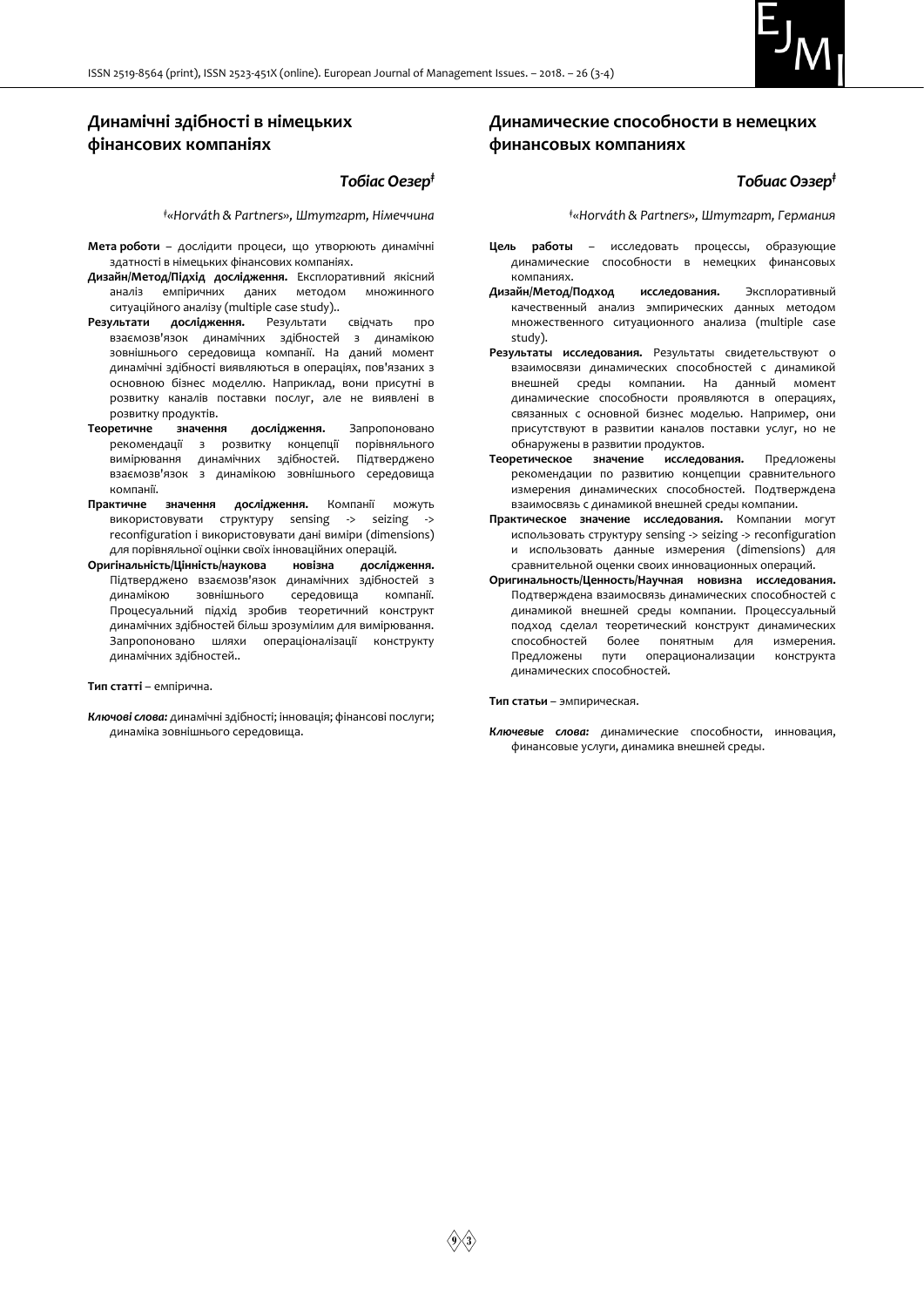

#### **Introduction**

ne of the essential questions in strategy literature is how firms  $\langle$  ()) create a sustainable competitive advantage. At the heart of this question is the generation of future cash flows which are the foundation for corporate valuation (*Teece, 2014*). The search for an answer proves to be extremely difficult and has fittingly been compared to the quest for the Holy Grail (*Helfat, & Peteraf, 2009*). It is further strained by depictions of a dynamic economic environment where long-term success might stem from a firm's ability to constantly reinvent its sources of wealth creation (*McGrath, 2013*). But what constitutes to such an ability?

The Dynamic Capabilities approach shall provide an explanation for sustainable success of firms especially in dynamic market environments (*Teece et al., 1997*). Dynamic Capabilities are argued to enable a firm to modify or renew its resources to address market changes and can thus explain intra-industry differences in firm performances. They supposedly reside with managerial and organizational processes which comprise sensing, seizing and reconfiguration (Teece, 2014). Yet the research remains mostly conceptual and output-oriented without sufficient explanations of the mechanisms behind these three clusters (Ambrosini, & Bowman, 2009).

This paper investigates how Dynamic Capabilities look like in the German financial services sector. Qualitative case-based methods are applied to identify processes which underlie sensing, seizing and reconfiguration in multiple financial services firms under consideration of the market environment. Thus this paper is an attempt to open the lid of "the Elusive Black Box of Dynamic Capabilities" (Pavlou, & El Sawy, 2011, p. 239) in order to facilitate operationalization and give graspable guidance for practitioners.

#### **Research question**

his paper endeavors to answer the research question *How do*   $\langle \mathrm{T} \rangle$ Dynamic Capabilities look like in the financial services sector? In particular, processes of banks and insurers in Germany which underlie the clusters sensing, seizing and reconfiguration are investigated in order to substantiate Dynamic Capabilities (Eriksson, 2014). Multiple firms are explored to identify commonalities, as researchers were urged to do (Wang, & Ahmed, 2007).

## **Theoretical background**

## **Оrigins and development of Dynamic Capabilities concepts**

he early works develop the Dynamic Capabilities approach to explain sustainable competitive advantage especially in highvelocity environments characterized by rapid technological change (Teece, & Pisano, 1994; Teece et al., 1997). Accordingly, capabilities embody a firm's potential for a competitive advantage. They are embedded in managerial and organizational processes which are shaped by asset positions and available future paths. Sustainability of a competitive advantage stems from the potential idiosyncrasy of capabilities (Teece et al., 1997). Dynamic Capabilities, the "ability to achieve new and innovative forms of competitive advantage given path dependencies and market positions" (Teece et al., 1997, p. 516), can thus be a source of sustainable competitive advantage (Teece, 2014). They are initially defined as "the firm's ability to integrate, build, and reconfigure internal and external competences" (Teece et al., 1997, p. 516), i.e. processes and routines (Teece, & Pisano, 1994; Barreto, 2010).

Several definitions arose as well as discussions about the potential of Dynamic Capabilities to create a sustainable competitive advantage (Eisenhardt, & Martin, 2000). An attempt to integrate and unify the different viewpoints was made by Helfat et al. (2007) who define a Dynamic Capability as "the capacity of an organization to purposefully create, extend, or modify its resource base" (Helfat et al. 2007, p.4). The authors explicate the role of managers and organizational processes. Asset-orchestration is emphasized as an especially relevant managerial function in dynamic markets, besides traditional coordination and adaptation functions of managers. This asset-orchestration includes the design of business models, configuration, orchestration and coordination of co-specialized assets, selection of investments in situations of uncertainty, selection of structures (organization, governance, incentives), and nurturing of processes for change and innovation. Antecedents to these managerial functions are information gathering and analysis, possibly by organizational routines (Helfat et al., 2007).

To understand Dynamic Capabilities it is argued that processes which relate to the firm's resource position must be understood since not the capability itself is observable, but rather the constituting processes. These comprise both managerial and organizational processes which support change in the firm, explicated as processes for search, decision-making and changemanagement. This process lens effects research: The focus shifts from content-oriented 'what'-questions (e.g. what defines Dynamic Capabilities, what is their outcome) to process-oriented 'how'-questions (e.g. how does change occur, how are decisions implemented) (Helfat et al., 2007). Teece (2007) built a framework which disaggregates Dynamic Capabilities into the capacities "(1) to sense and shape opportunities and threats, (2) to seize opportunities, and (3) to maintain competitiveness through enhancing, combining, protecting, and, when necessary, reconfiguring the business enterprise's intangible and tangible assets" (Teece, 2007, p. 1319).

Wang and Ahmed (2007) emphasize a recurring character of Dynamic Capabilities. Furthermore, they claim that Dynamic Capabilities might display common features across firms at a general level. Similarly, Ambrosini and Bowman (2009) acknowledge that the routines of Dynamic Capabilities might resemble one another from firm to firm, but that "the dynamic capability *in practice,* would display subtle but important differences across firms" (Ambrosini, & Bowman, 2009, p. 44).

Helfat and Winter (2011) reemphasize to consider market dynamism in the research and suggest to include markets without rapid change. Since capabilities can be built, firms that operate in dynamic environments might be more prone to develop Dynamic Capabilities than firms in more stable markets. Conceptualizations of industry dynamics still display "serious deficiencies" (Hauschild et al., 2011, p. 438). A possible definition includes technological changes, changing customer preferences, and varying demand for products or supply of production material (Jansen et al., 2006). Hauschild et al. (2011) developed a measurement concept which captures frequency, magnitude and irregularity of changes in customer preferences, competitive situation and technology.

An attempt to reconcile the research on Dynamic Capabilities and integrate the different perspectives acknowledges that Dynamic Capabilities alone will not ensure superior firm performance but that "the joint presence of strong Dynamic Capabilities, VRIN resources, and good strategy is necessary and sufficient for longrun enterprise financial success" (Teece, 2014, p. 334). Whilst strategy should identify and determine ways to deploy VRIN resources, Dynamic Capabilities allow the firm to perform these activities repeatedly and thus serve as an enabler for strategy by providing the firm with the necessary flexibility (Teece, 2014).

## **Understanding of Dynamic Capabilities in this paper**

ynamic Capabilities are regarded as the firm's capability to  $\langle \mathbf{l} \rangle$  react to or create changes in the market. Their input is an  $\sigma$  opportunity or threat and their output the firm's reaction, possibly including a change of its resource base. As capabilities, they can be a source of a sustainable competitive advantage if they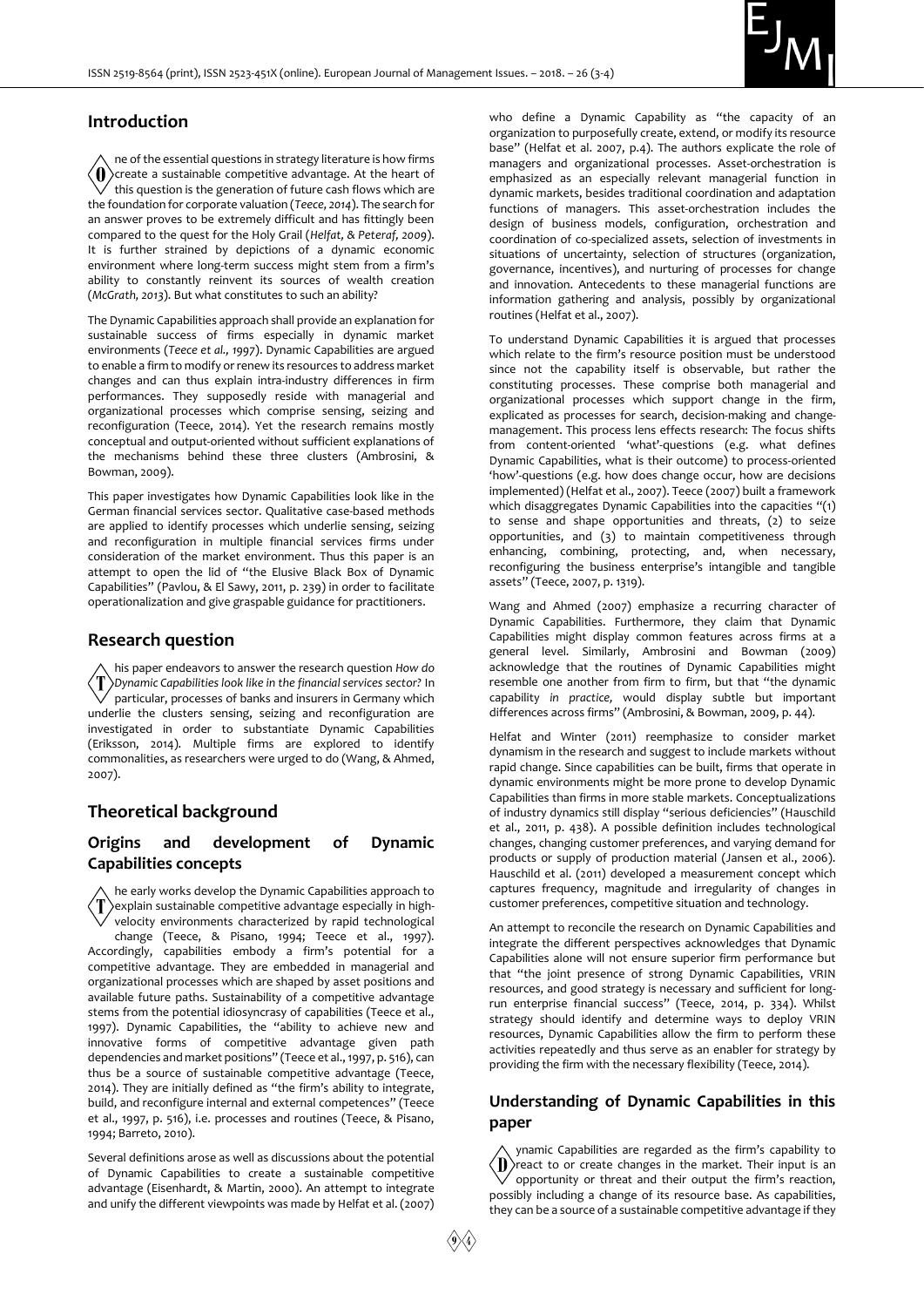

work effectively and display idiosyncratic elements. Especially but not exclusively in highly dynamic markets they are likely to be relevant for firm success.

Regardless of the degree of environmental dynamism, Dynamic Capabilities might be an enabler for the firm's strategy. This is recognized by the disaggregation into sensing, seizing and transformation/ reconfiguration: Dynamic Capabilities can enable the firm to sense opportunities and threats in the market environment, to seize these opportunities, and to transform firm resources if required. As capabilities themselves, these three clusters are likely to be created and put into use through processes. In order to investigate Dynamic Capabilities, it is thus necessary to observe processes that constitute to sensing, seizing, and reconfiguration.

For sensing, the input is an opportunity or threat that exists in the market environment. The output are options for the firm, i.e. the *sensed* opportunities or threats. These options are the input for seizing. The output is an option that is *seized* through a decision, a modified business plan, or the like. This decision or formalized plan of action is the input for reconfiguration. The output is a *transformed* or *reconfigured* resource, i.e. a changed process, a new technology, a new location, an innovative product, a modified governance, and so on. Dynamic Capabilities deal with change in a firm and should not be understood as static entities. The underlying processes are also prone to change as the firm develops. Thus their observation is always contemporary.

It seems possible that the observed processes display commonalities between firms, especially in the same industry. Managerial skills and the actual integration of the clusters sensing, seizing and reconfiguration still allow for idiosyncrasy, even in the hypothetical case that the underlying processes were completely identical. Thus it is necessary to examine multiple firms of an industry.

## **Methodology**

#### **Research design**

-

his paper answers requests from scholars for more qualitative Ί field investigations on Dynamic Capabilities (Ambrosini, & Bowman, 2009; Wang, & Ahmed, 2007; Helfat et al., 2007). The chosen industry is the German financial services industry, which has been described as interesting for research on innovation (Jansen et al., 2006). The investigation is twofold: Industry characteristics are considered, and at firm level activities and processes of the three clusters identified.

Methodologies used for process research are applied, as suggested by e.g. Helfat et al. (2007). An aim of process research is to gain an understanding of the temporal evolvement of things ('how') as well as to provide an explanation for such an evolvement ('why') (Langley, 1999). In line with this, this study's purpose is exploratory and descriptive. The use of the three clusters adds a deductive element. However, since no a priori hypotheses are drawn and tested this paper remains mainly inductive (Saunders et al., 2009).

"To get a feel of what was going on" (Saunders et al., 2009, p. 126), case-based research is applied (Eisenhardt, 1989; Yin, 2009). A phenomenon of contemporary nature is investigated in its real-life context and it is possible that the boundaries between the observed phenomenon and its context are blurred. For process research and its focus on 'how'-questions, case studies are an applicable and prevalent methodology (Helfat et al., 2007; Yin, 2009).

Dynamic Capabilities can be an enabler for a firm's strategy. Thus the research is conducted on firm level, in contrast to e.g. examining single departments. To identify commonalities multiple firms are included. This results in a holistic multiple-case design (Yin, 2009).

(Semi-structured) interviews with experts are used as a major source to collect case study evidence (Yin, 2009; Gioia et al., 2013). Observation at the site of the firms, a standardized questionnaire and documentation, either publicly available or handed out by the interview participants are further used for data triangulation (Yin, 2009).

The questionnaire aims at identifying the participants' assessment of the market dynamism on a 7-point Likert scale. The questions concerning dynamism were guided by the matrix customers, competition, and technology; as well as frequency, magnitude, and predictability of change. Regulation was added since several regulatory measures influence the German financial system (IMF, 2016).

Two strategies are used to theorize from the process data: Narrative strategy to give a feel for the context in which the respective firms operate; and synthetic strategy to allow for crosscase comparisons (Langley, 1999).

#### **Population and sample selection**

ingle organizations serve as cases. The sample should 'S resemble characteristics of the German financial services industry (Behr, & Schmidt, 2015). In 2015, around 70% of the institutions were banks, 15% insurances, and the remaining companies were funds (IMF, 2016). The German Central Bank lists 1.689 reporting banks which are divided into three so called pillars, namely commercial banks, savings banks, and cooperative banks which differ in their legal ownership structure. Different business models operate in all three categories (Koetter, 2013; IMF, 2016). Savings and cooperative banks represent more than three quarters of institutions and their business models often require a dense regional coverage. However, direct banking plays an increasingly important role (Deutsche Bundesbank, 2015).

The cases were selected for the following criteria: Resemblance of banks from all three pillars, resemblance of the variety of business models, resemblance of different sizes of banks, focus on cooperative and savings banks, and inclusion of at least one direct bank. For further comparison an insurance company was included.

Since firms are the cases, the interview partners must be in a position which allows them to gain an understanding of the processes at firm level. Directors, first and second level management of certain departments were identified as suitable informants. Promising departments comprised strategy, innovation, market research, in-house consulting, business development, product development, organization and operations.<sup>1</sup>

#### **Sample**

ight companies were selected as the cases. This sample  $\left( \mathbf{E}\right)$  $\rangle$ comprises four cooperatives banks, two commercials and one savings bank as well as one insurance company. In each company at least one of the interviewees was a member of first or second level management with regular contact to the directors. Wherever possible, multiple interviews per firm were conducted.

"many discussions of operations strategy drift into what I think of as dynamic capabilities" (p. 331).

<sup>1</sup> Operations might seem surprising. However, as one interview partner put it, in an industry such as banking operations might serve as the main intelligence of a company. Furthermore, Teece (2014) recognizes that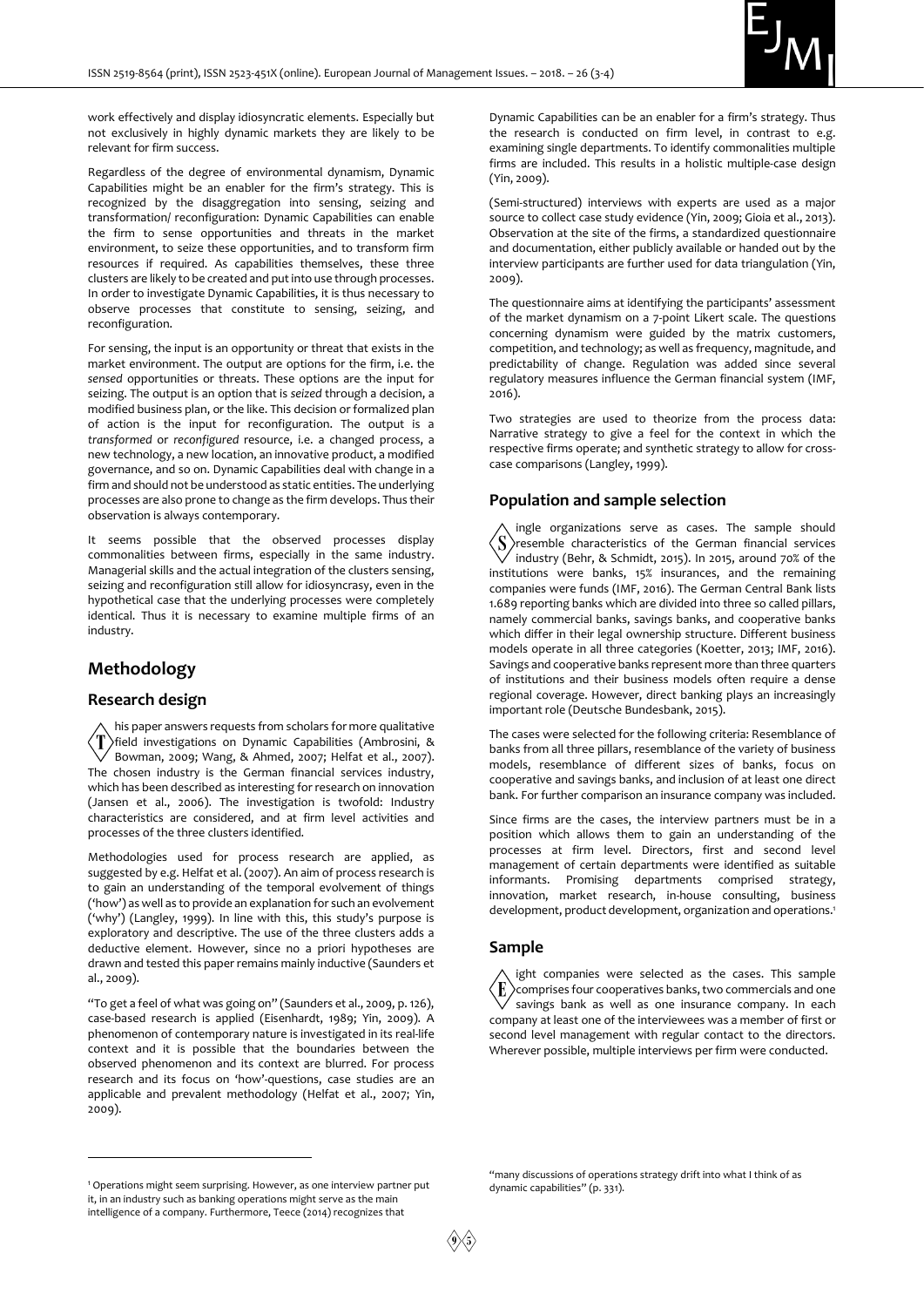

#### **Research procedure**

guide was prepared for the semi-structured interviews. After each interview, a protocol was completed to capture the environment and any occurrences during the appointment. The interviews were led with open questions. In the progress of the interview phase, information from the already conducted interviews were used when appropriate, e.g. an example to keep the flow of the interview when participants struggled with a question.

Table 1

| Institution | Pillar         | <b>Business model specifics</b><br>(simplified) | Rank in this research (largest = $1$ , smallest = $7$ ) |                     |
|-------------|----------------|-------------------------------------------------|---------------------------------------------------------|---------------------|
|             |                |                                                 | Balance sheet                                           | Number of employees |
|             |                |                                                 | total                                                   |                     |
| Bank A*     | Cooperatives   | Provides basically one product                  | 6                                                       | 6                   |
| Bank B      | Commercials    | Connected to manufacturer                       |                                                         |                     |
| Bank C*     | Cooperatives   | Building association                            |                                                         |                     |
| Bank D      | Cooperatives   | Focused on occupational                         |                                                         |                     |
|             |                | group                                           |                                                         |                     |
| Bank E      | Cooperatives   | Regional retail bank                            |                                                         |                     |
| Bank F      | Commercials    | Direct bank                                     |                                                         |                     |
| Bank G      | <b>Savings</b> | Regional savings bank                           |                                                         |                     |
| Insurance A | (n/a)          | All-sector insurer                              | (n/a)                                                   |                     |
|             |                | (life and non-life)                             | medium-sized firm                                       |                     |

\* Note that these two institutions do not have the legal form of cooperatives ("eG") but are part of a cooperatives' group structure in which the institutions act independently.

13 interviews were conducted. Six participants requested telephone interviews, the other seven took place face-to-face at the site of the firm. All interviews were conducted by the author during three weeks in July and August 2017. 11 participants gave their permission to record the interview, and for two participants extensive field notes were crafted. The appointments lasted on average one hour, with an average interview time of 50 minutes. After the interview, the participants were asked to fill in the questionnaire. 11 participants returned the questionnaire, including all face-to-face participants. Further data was collected from company publications and secondary literature. Transcripts were prepared by the author. All interview data was analyzed following the procedure laid out by Gioia et al. (2013). A basic structure for codification was already laid out by the three clusters. Further identified themes include industry and company characteristics. The above mentioned narrative and synthetic strategies were applied to draw conclusions.

#### **Limitations**

-

ince this paper applies case-based methods it is inherently not meant to be representative, but shall give a look and feel of what is going on. However the validity of the findings might be further limited. Case-based data are prone to subjectivity from the researcher. This might occur in the design of questions and in the interpretation of findings. To overcome this limitation, the interview guide was based on a rich theoretical foundation and the questions designed in a non-specific way. Interpretations are rarely used in the presentation of the findings to allow for a neutral assessment by the reader. For discussion, the strategies to theorize from process data allowed for a step-by-step interpretation of the transcripts.

Another limitation might stem from the limited sources of data. This paper did not aim at getting the finest-grained process data of a single firm, but to find out how Dynamic Capabilities look like in an industry. The selection of cases and the collected data appeared suitable for this endeavor. Additionally the interview partners have a rather high seniority which might increase the data validity.

#### **Results**

#### **Industry characteristics and dynamism**

decline of more than 50% in the number of banks took place in the last two decades, mostly due to mergers and acquisitions (Koetter, 2013). The participant from a banking association reports a "high cost pressure" on banks, and the industry is characterized as efficiency-driven with an "OPEXtradition".<sup>2</sup> Prevailing business models of banks and insurance companies are vulnerable to the monetary policy of low interest rates which adds to an overall low profitability (IMF, 2016). The increased M&A-activity as well as the still high number of firms, the low profitability and efficiency orientation indicate strong competition and saturated markets (Jansen, 2006). A decline in the number of branches points to a shift of business models towards activities that do not require a dense network of local agents, e.g. by nurturing other distribution channels such as online-presence (Deutsche Bundesbank, 2017; Koetter, 2013).

The responses to the questionnaire indicate an ongoing dynamism of the market environment. Especially the magnitude of changes is perceived as strong. Whilst the frequency of changes also indicates a dynamic environment, all changes seem to appear rather predictably. Statements by the participants underline the changes which currently stir the German financial services industry and might lead to a future where "banking will be needed. But not banks". The traditional role of banks as a "risk intermediary for financial allocation" might no longer be a differentiator but a prerequisite. The actual success will stem from the banks' ability for "relationship management" for which it will be key to make the "intangible financial services" comprehensible.

The main reported drivers for dynamism are technological changes. In line with this, all interviewees mentioned digitization initiatives which are either efficiency-oriented or aim at "chances related to the customer interface". Interestingly, changes in customer preferences for products and services are perceived comparatively small.

<sup>2</sup> OPEX stands for 'operational excellence'. For the chapter '4. Findings', quotation marks indicate direct quotation from a participant.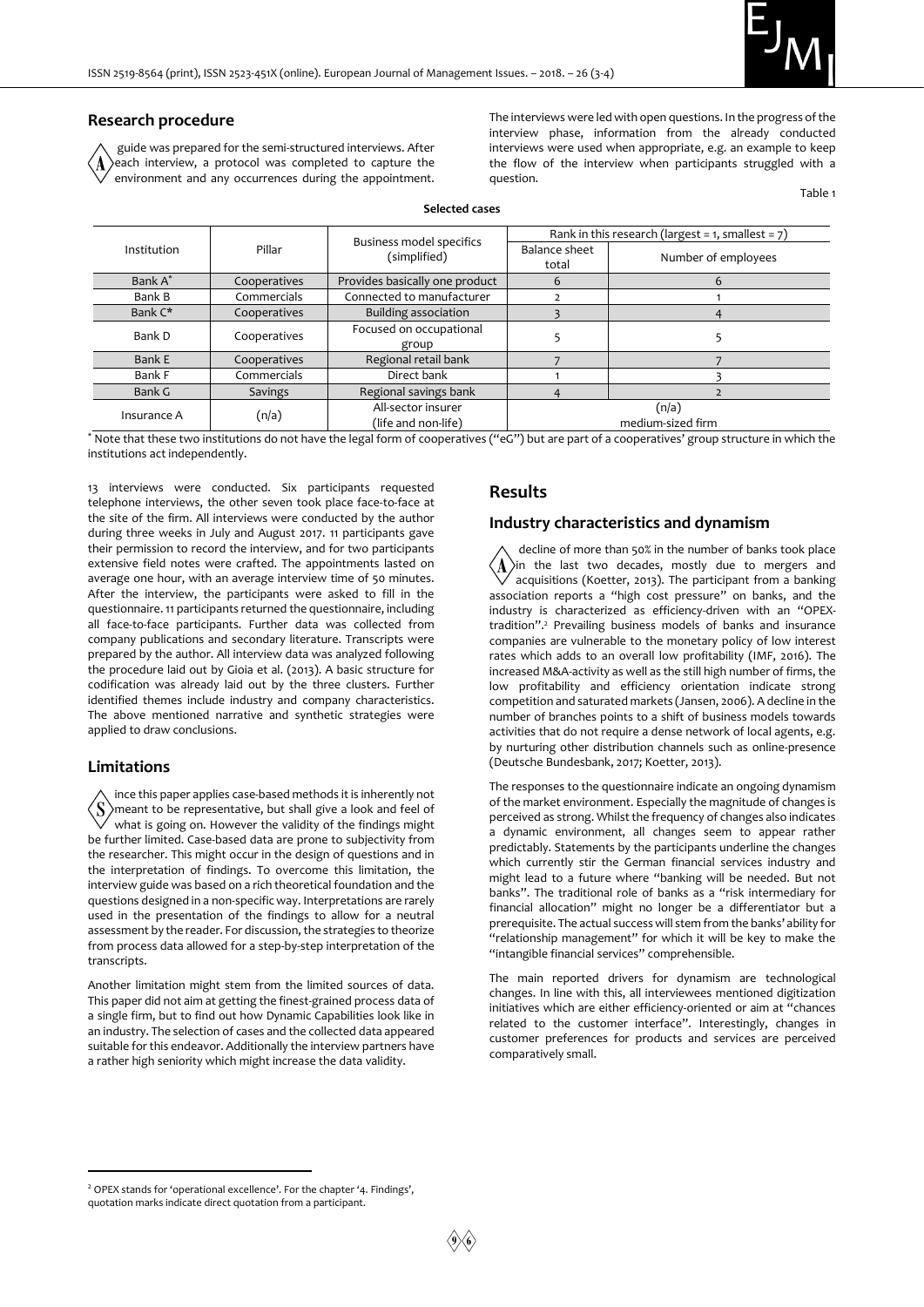This might either indicate a well-functioning customer centricity which was mentioned as a key decision making parameter by several participants, or that the customer needs are misperceived. As one participant put it, financial services providers "believe to know what the customers think. Without actually asking them".

Another explanation might be that the actual financial products and services remain rather stable, whilst the channels to distribute and provide these services change: An app or online loan application is not a new product, but a technological change. This observation is even more apparent for insurers: The "home and content insurance did not change for 115 years. This product survived the First, the Second World War, the 'Wirtschaftswunder', the hippie period, the 'Generation Golf', September 11, it survived everything". Thus innovation might not be found in products and services, but in the underlying infrastructure (technology, processes, etc.) to provide and distribute these services.

Regulatory changes have a high frequency of occurrence and a strong impact but a rather high predictability. Yet, their implementation seems very capacity-intensive as these topics "certainly need the most in terms of resource management". Competitor-induced changes add to a dynamic environment for financial services but only rank third, despite the competitive environment.

#### **Case Bank A**

ank A is a deposit-taking credit institution of the cooperatives  $\langle \texttt{R} \rangle$ sector and belongs to a holding. The bank distributes a narrow range of retail products through the branch network of other cooperative banks in Germany and online channels. In terms of balance sheet total and headcount it is a smaller bank and the second smallest institute in this research. The assessment of the environmental dynamism was the highest of all cases. Bank A experiences a growing market for its core product with strong competition in which the bank was able to increase its market share.

The structure for future development is laid out in strategic guidelines by the directors which are reviewed on a yearly basis. Several channels carry stimuli for changes into the bank. This is somewhat unstructured and ideas "are coming from everyone". However, in order to be recognized for implementation a project profile must be created. This is "no scorecard, therefore not quantified".

The first selection is carried out by a transformation management unit and includes checks for a strategy-fit and an IT-fit. Afterwards the idea is proposed to a management circle of "all those who report directly" for further discussion. The final decision remains with the directors.

For realization, formal planning of the implementation and different formats for employee participation shall ensure a formal and cultural stabilization of the changes. The formal planning involves the identification of required employees of the affected departments and providing required documents and guidelines. Standards include a change of the organization manual and other governance-related documentation. Transformation management serves as a knowledge memory and provider in all these activities.

Involvement of the concerned parties shall increase the willingness to change. Every project must have a target which consists of a problem and the solution to encourage the employees, e.g. "to look forward to a new CRM system which will facilitate your work". A high employee participation is intended: For example, to spread the strategy the employees were asked to propose slogans that they connect with the current target vision for a company-wide poll. Furthermore, the most heavily affected department usually acts as sponsor in the steering committee to "reduce surprises" and also "establish commitment within the departments".

#### **Case Bank B**

ank B (group) comprises several financial service providers  $\langle \boldsymbol{\mathrm{B}} \rangle$ that belong to a world leading manufacturing group (parent).  $\sqrt{\ }$  It aims at sales promotion of the parent's products by offering financing and insurance solutions. The bank in the group is a deposit-taking credit institution and belongs to the commercial sector. It is the second largest in this research in terms of balance sheet total and largest in headcount.

The assessment of the market dynamism yielded the second lowest perception of all cases, possibly due to the connection to the parent. Changes mainly stem from regulations. Bank B is characterized as not very agile and has a low grade of digitization with "IT that is 50 years old". Ideas for initiatives are mainly developed on top management level. This results in an idea development which mostly derives "from its own terms".

Initiatives can be divided into strategic projects from the parent and others. Projects of the former are pushed into the organization top down but the actual completion involves the internal or external customer. In a digitization initiative, for example, "the prioritization of the order of products was developed together with the customer".

Discussion and prioritization of all other initiatives take place every four to six weeks in a "decision-making circle" of managers from different departments. Decisions are generally reached rather flexible, "sometimes formalized in a business case, with all the trimmings, and sometimes from a gut feeling". The final decision remains with the directors.

Participation and engagement are central to create a willingness to change. Yet in large projects "participate maybe two, three employees, but it affects 500". This shall be mitigated through different communication formats but to "reach an extensive willingness to change at project start is rather not the case". In a large and successful restructuring project which started last year, involvement of the management levels in "every detailed process" proved as a success factor. On employee level a willingness to change exists at least with regard to technology due to the old IT. Customer feedback plays an integral role for the employees to accept a change or not. If an external customer signalizes support for an idea, the implementation and stabilization at employee level are more likely. Vice versa, negative external feedback results in blaming the management: "They have decided it".

#### **Case Bank C**

ank C is a deposit-taking credit institution of the cooperatives  $\langle \bm{\mathrm{B}} \rangle$ sector. As one of the largest German building associations  $\sqrt{ }$  Bank C is specialized on building society savings and real estate financing for retail clients. Its products are distributed via branches. In terms of employees it is the fourth largest bank in this research, and third in balance sheet total.

Bank C reports a challenging market environment, especially driven by the low interest rate environment. However, the perceived market dynamism was lower than the average of all banks. The bank is rather traditional and did not experience many changes in the past decades due to ongoing success and a strong market position. Yet the bank currently has to undergo a cultural "change in thinking and procedure" towards a more agile organization: An ongoing strategic re-orientation into a field of business with fiercer competition requires quicker responses.

"No concrete channel exists" where ideas enter the bank and "no standardized process exists to pour these in". The responsibility remains with the line managers "to collect and channel" ideas. In order to identify needs and discuss ideas, two circles come together every month. Furthermore, a department for innovation management was set up two years ago to actively look for new technological solutions and increase acceptance from the business department by "pre-thinking solutions".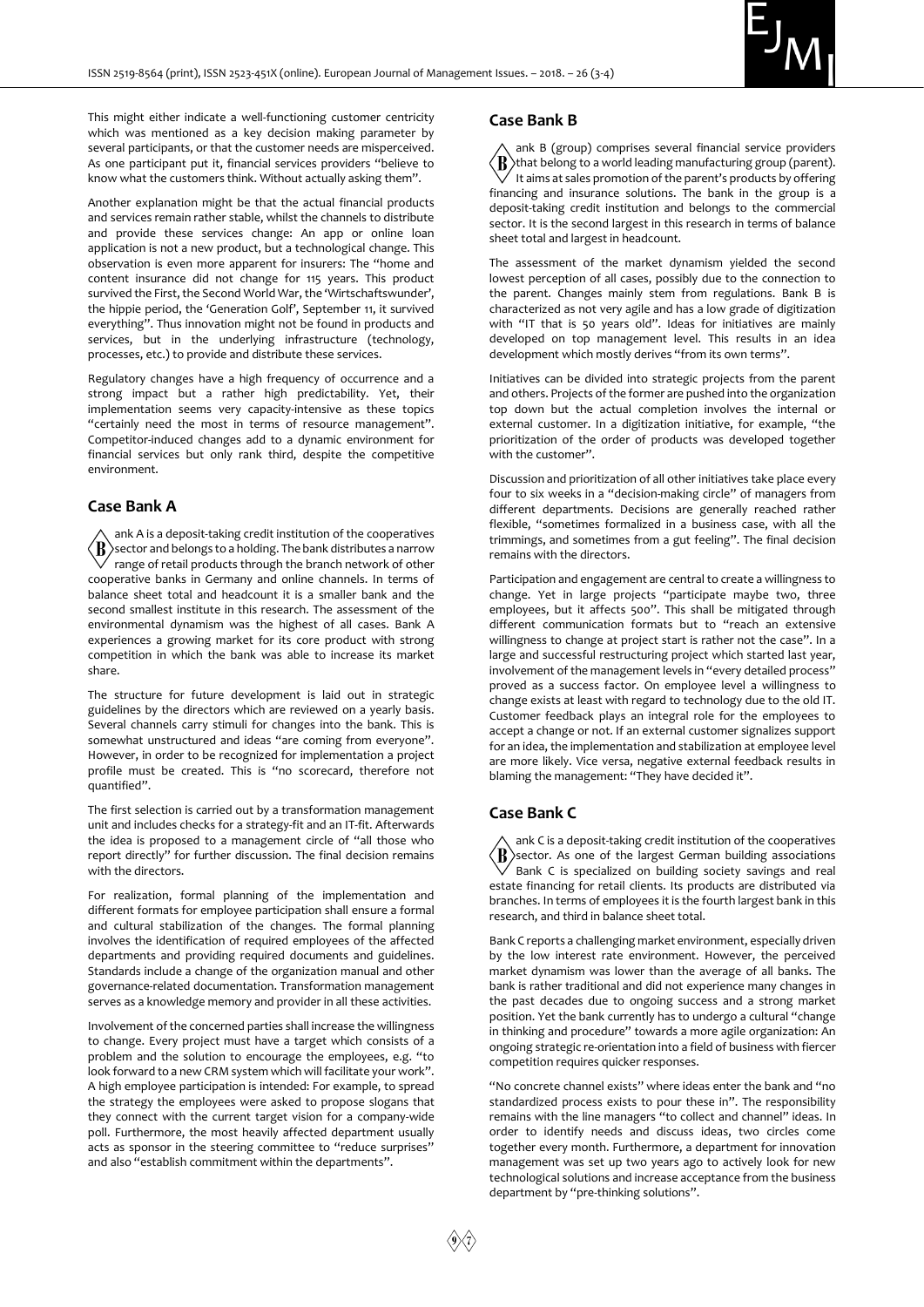

Whilst every department has their own budget for smaller initiatives, larger scale decision making remains with the directors. The yearly strategy process develops strategic guidelines. During the year ideas require a proposal to the directors.

For prioritization, the promised benefit is central. Key questions for its evaluation are "do we need this, do we want this, or does the customer want this?" The bank "rather tends to take too long than to be too fast" to make decisions.

Changes concerning the business model are embedded into a standardized and established "new product development process". Smaller ideas are "cut up small, tested, and if they work out well many arguments exist for scaling". This shall ensure that multiple ideas can be tested at once without overstretching budgets.

The tardiness to change originated on management level. Success factors for the ongoing transformation are an awareness of the necessity to change in all managers, and to make new initiatives graspable. On employee level transparency is important and a higher degree of personal responsibility. Tools such as "creative zones", design thinking workshops, and the like are regarded ineffective. It is believed that "today's organizations are not yet made for such freedoms" and thus stimuli from the outside are important.

Knowledge management remains heterogeneous across the departments which act quite independent in "their own small princedoms" once the budget is allocated. Whilst certain degrees of freedom are important for an entrepreneurial spirit, the current situation is considered negative since company-wide interests seem to be neglected.

#### **Case Bank D**

-

ank D is a deposit-taking credit institution and one of the  $\langle \text{B} \rangle$ largest banks in the cooperatives sector. Unlike other cooperatives the bank does not have a regional footprint but operates more than 80 branches all over Germany. It is specialized in banking for an occupational group and regards its business model as unique in Germany. The offering comprises solutions for retail and wholesale clients. It is the fifth largest bank in terms of headcount and balance sheet total in this research.

Band D reports a strong market position and favorable business environment of its target group. The assessment of the environmental dynamism was the lowest of all banks. Still, technological and regulatory changes are the most frequent and have the strongest magnitude. All changes seem to appear predictably, and the bank is able to "purposefully gather information" from its environment and also to evaluate these information, but the realization is often hampered by unavailable capacities which are bound by regulatory topics.

The main initiatives stem from the bank's directors and top management who "notice what is going on in other houses, or in FinTechs". Ideas concerning new fields of business derive from the departments as these have the deepest knowledge of their respective market.

The directors are the main decision-making body. Strategic guidelines are reviewed and developed on a yearly basis. "Project portfolio circles" in the bank "evaluate and prioritize strategicstructural projects on a quarterly basis". The participant calls this procedure "the classical, bureaucratic way".

Perfectionism appears inherent in the bank's culture. A low error rate persists and traditionally the whole industry has a low tolerance for mistakes. This perfectionism is not regarded as positive as "possibly things need a little longer or chances are seldom seized". Therefore, "the directors sent out the clear message" that the employees should more actively test out ideas with pilot projects, e.g. in single branches.

Ideas for changes are realized in projects. The project structure is usually "very classical" which shows a rather centralized approach, confirmed by the participant with regard to politics which emerge in the headquarters.

#### **Case Bank E**

ank E is a deposit-taking credit institution and part of the  $\langle \mathbf{B} \rangle$  $\lambda$ cooperatives' sector. It is a retail bank with a strong regional footprint and has retail as well as corporate clients. It is the smallest bank in this research. Besides its network of more than 20 branches, the bank is accessible for customers through online channels and regards itself as a pioneer in online banking.

The assessment of the market dynamism yielded one of the highest results in this research. Main drivers are technological changes. Interestingly, Bank E is the only bank that does not regard the occurring changes as predictable.<sup>3</sup> In line with this, the participant mentioned that "nowhere happens this teasing out, this hunting for good ideas".

The search for new ideas is "distributed among the shoulders of the management". This supposedly results in a pre-filter since every idea is evaluated under consideration of the impact for the respective manager's department. However, the participant described the relationship between the department heads and also the directors as trustful and a weekly exchange takes place across all management levels. Large ideas and strategic changes such as massive changes of the business model usually originate on director's level. The participant exemplified the concentration on "media channels for customer sales" that was triggered by one director.

An idea must promise some kind of measurable benefit in order to be decided upon. "Operands" for measurability can be monetary or qualitative. All projects are reviewed, the operands measured and the project declared successful or not.

The decision-making speed is evaluated as part of a yearly poll on management level and always "yields values better than 2 in the school grading system".<sup>4</sup> Furthermore, the poll assesses project realization and the crucial success factor appears to be resource availability.

For project staffing, the person responsible publishes the required knowhow and all employees can apply to participate. Thus "a project organizes itself in an appropriate structure". Rejected candidates are frequently integrated into quality assurance tasks. This leads to employee involvement which is regarded as the central success factor for the implementation of changes. Besides involvement, another success factor for the implementation of changes is transparency as "I can only participate if I know what's going on". Furthermore, the participant regards it as essential that each employee must have the feeling that autonomous work is desired by the superiors: A basic attitude that "at our place, everything is always in progress" must be initiated by the directors and communicated "mantra-like" over all hierarchical levels.

A public forum for discussion on employee level does not generate much participation and rather serves as an informational tool. Similarly, attempts to establish the collection of best practices were not successful. A central department as a knowledge provider e.g. for project methods is therefore regarded as important.

<sup>&</sup>lt;sup>3</sup> Only changes in customer preferences are regarded as predictable.

<sup>4</sup> The German grading system ranges from 1 to 6 with 1 being the best possible grade.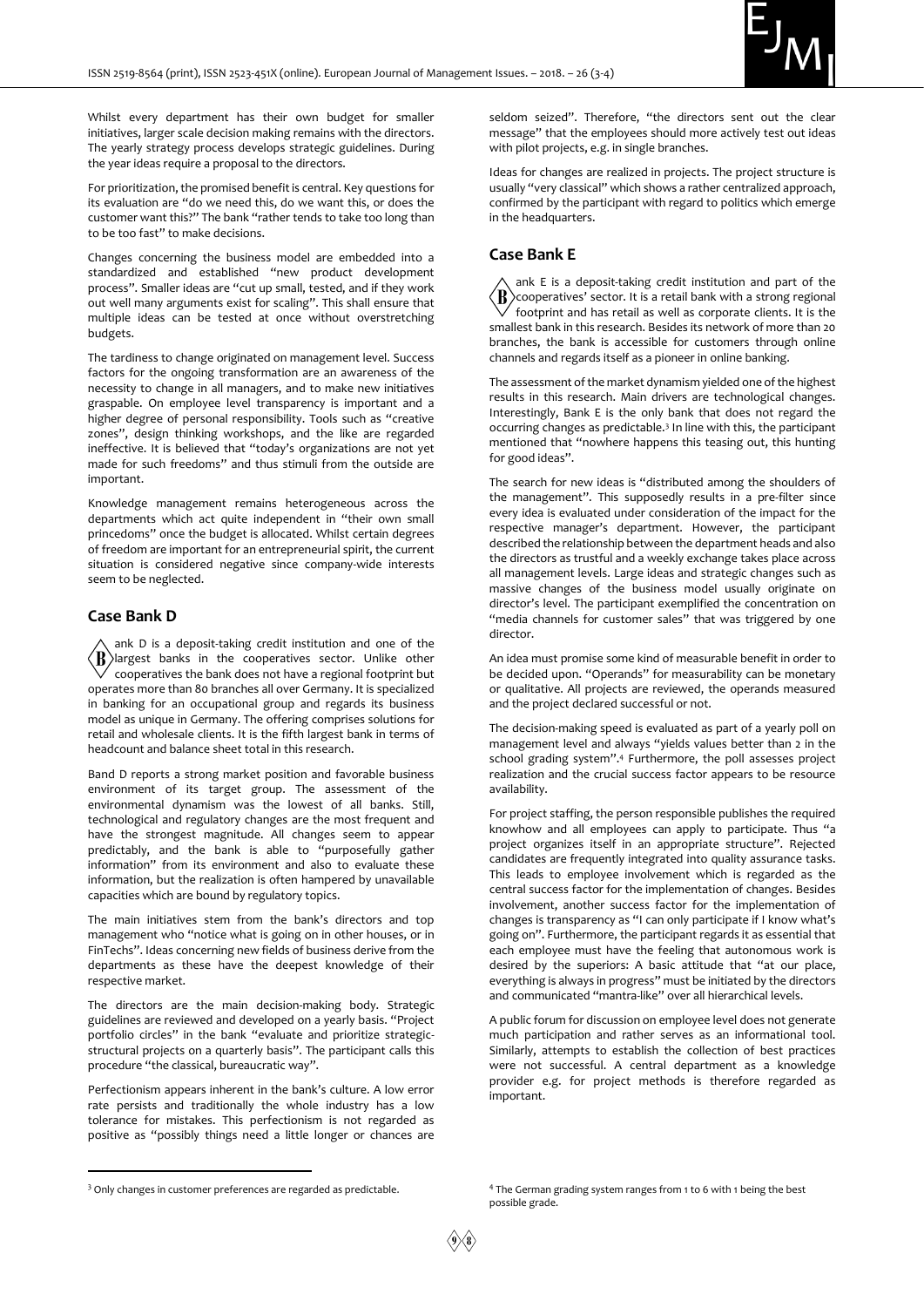

#### **Case Bank F**

ank F is a deposit-taking credit institution that belongs to the ⟨B commercial banks sector and operates as a direct bank which means that it does not have any branches. It is one of the largest retail banks in Germany and has a wholesale offering for corporate clients. In terms of balance sheet total, it is the largest bank in this paper and third largest in headcount.

The assessed market dynamism yielded above average frequency and magnitude of changes. Main drivers of both categories are technology and regulations. However, all changes are regarded as rather predictably.

Organizational agility appears as a key factor for the success of the bank. This topic is specified as the collaboration between business development units that operate in each department and the bank's IT. On a cultural level, an encouragement of personal responsibility and autonomy are regarded as central elements. Such agile elements are contradictory to the bank's original operations that derive from a "hard, or very stringent model, guided by Tayloristic principles" with "many small process sections". Yet the bank was able to establish a culture where changes "are almost always successful".

The classical entrance channel for ideas is that "some manager, director comes along, gets a stimulus, and carries that stimulus into the organization". Noteworthy is an organized "learning journey" in which companies of different industries and sizes visit each other, following a specific procedure, and take a look at certain solutions. The participant exemplified that Bank F received ideas for handling their call centers from a food logistics company.

Employees are another important entrance channel. The participant appraises that "a whole lot of employees wake up every morning with the thought what could be improved today". In order to achieve such a "self-supporting process with its own dynamics" it is important for the management to set an example of commitment.

Ideas from employees are captured by the respective manager or by an "idea management" platform. The former needs a level of trust and is inspired by regular visits from the manager. The latter is a tool to position an idea at an organizational level, followed by the necessity to find supporters. If enough colleagues "like" the idea, it is transferred to the business development unit of the affected department.

The bank tries to delegate the decision-making away from the top management levels. Three categories are differentiated according to their "impact on the overall development": Decisions on (1) large changes of the business model, (2) the business policy, and (3) products and services. The first might be that the bank opens up branches. In this case, the directors and probably the holding of the bank would make the decision. The second could be the introduction of an account maintenance charge, decided by the local directors. Considering these two categories "something of this kind only happens in very few moments".

Changes concerning products and services, such as the introduction of a new app to assess the value of real estate, are decided on a running basis by the "people responsible from the respective departments" and the directors are only informed, albeit possessing a veto power. For "all necessary decisions remaining" which mainly comprise changes with IT-impact or requiring larger-scale implementation efforts a "prioritization committee" meets every month. This committee consists of experts from business departments, process owners and people responsible for IT, "thus everyone having a stake in this game".

Prioritization criteria are "always the same topics: Employee satisfaction, customer satisfaction, costs, and efficiency" as the main drivers. Moreover, the effort needed for realization is considered and guidance is available to prepare a business case. The participant characterizes these criteria "very simple, but very clear".

The realization of an idea "is basically a part of the process intelligence: No matter what kind of change we have, the same mechanism must be triggered every time". This mechanism includes implementing the idea and monitoring its practicality. The participant evaluates that the realization of changes "works out extremely well".

Especially autonomy and personal responsibility constitute to a willingness to change. On management level this requires trust and tolerance for mistakes. Furthermore, the bank's structure is traditionally rather decentral with a lot of autonomy for the individual department heads. As for knowledge management, no "clean institutional approach" exists.

#### **Case Bank G**

ank G is a deposit-taking credit institution and one of the  $\langle \text{R} \rangle$ biggest German savings banks. It is focused on retail  $\sqrt{\ }$  customers and small and medium sized firms. Bank G operates in an economically strong region with a dense branch network of more than 150 physical access points. It is the fourth largest bank in this research in terms of balance sheet total, and the second largest in headcount.

The evaluation of the market dynamism is in line with the other banks. Yet, the magnitude of technological changes is higher, as well as of competitors' product offering and customer preferences. Furthermore, it is noteworthy that technological changes are regarded as rather unpredictable. The bank currently finds itself faced with changes "induced by the so-called digitization" that is regarded as less technical but as a "cultural or social development". This pressures the bank which "functions according to classical hierarchical processes". Thus it requires "an organizational development on management level which is running, smoothly, but in total too slow for the existing requirements of change".

The yearly strategy process is "the main gateway" to "identify needs of changes" and to decide on different options. Environmental analyses and "simply the intuition of managers" are the two main entrance channels for ideas into the organization. The latter is considered the stronger factor and mostly takes place on director's level in the strategy process as "the lower level managers carry a more operative responsibility". Employees' ideas are usually captured by their line managers. However, the bank does not have adequate systems and processes to unlock "many hidden potentials" in the workforce and ideas "develop from the strategic work of a handful of staff".

Depending on the assumed impact decisions are carried out by the directors or department heads. Minor changes of the business model, e.g. to target certain customer segments, or slight alterations of the product portfolio usually follow an informal decision-making process "where the success factor is simply a good culture of discussion". All other initiatives require board proposals which "used to be exclusively closed-job meetings", but are gradually opened up by including on-topic employees.

The aforementioned tardiness to change on management level is accompanied by a "protection mentality" on organizational level: In order to pursue induced changes, "many basic conditions must be very transparent and clearly described", indicating a low propensity to take individual responsibility. Additionally, the management struggles with giving up responsibility and does not yet have the ability to cope with "high uncertainty in processes, such as new services and so on, high uncertainty concerning market requirements, versus high certainty in project topics like a IT-migration". Once all parameters are clarified the bank is described as "highly energetic", indicating that an overall willingness to change exists.

Realization of changes is mostly conducted in projects. Success factors are directors' backing, unambiguous responsibilities, early involvement of the affected people, and cross-functional interhierarchical teams.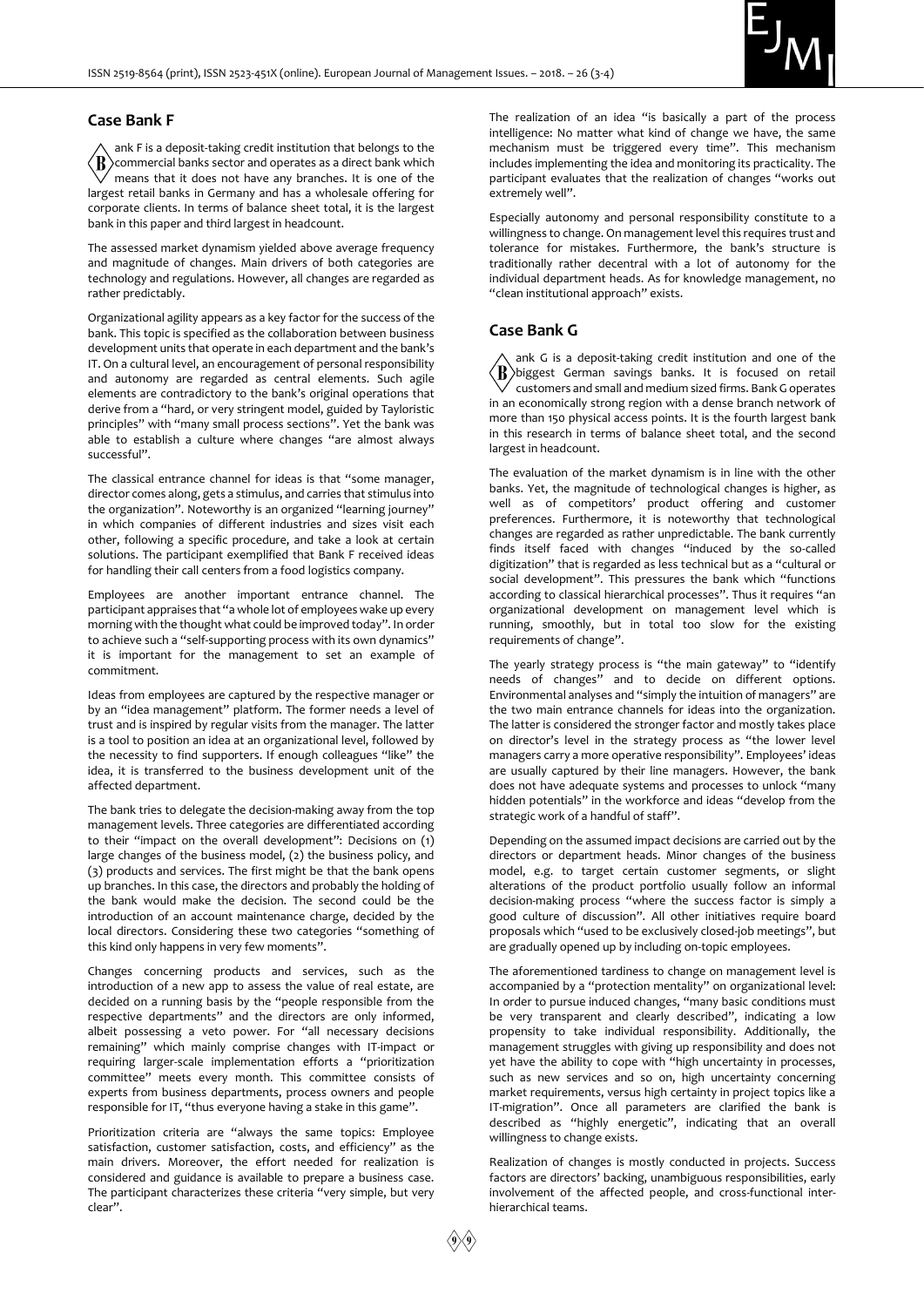

The rather centralized sensing and seizing of ideas is reflected in the organizational structure that is more hierarchical than processoriented. This "silo way of thinking" also affects knowledge sharing with a prevailing "knowledge is power" attitude. Besides this cultural aspect another hindrance is supposedly the lack of an adequate central platform: At present, in order to access certain resources "you have to know the people". Thus it is assumed that many knowledge resources remain isolated in the departments.

#### **Case Insurance A**

he insurance company is part of a foreign international insurance group. Private individuals and small and medium sized firms form the customer group. Excluding the home market, Germany is roughly the second largest market in terms of business volume. One participant classified the company as a medium-sized firm.

The assessment of the market dynamism was lower than for all banks. It appears that the insurance industry is less affected by changes in the market environment than banking and that technological innovations did not have a huge "impact on the insurance industry yet".

Larger changes in the company are usually induced by the parent, including a centralized search for new fields of business. These stimuli enter the German subsidiary in form of guidelines. Initiatives originating from the German subsidiary mostly affect business policies such as new distribution channels and processing.

In the German subsidiary, sensing ideas rests with individuals of the firm and usually originates on management level. Internal changes such as process improvements sometimes stem from employees, yet the largest impact have the directors.

The directors are also the main decision-making body but the underlying process is "somewhat less than perfect". Decisions are often induced informally and not always transparent. However, approachability induced by the rather small company size and an informal conversional culture are regarded as positive but the lack of formalization sometimes results in ambiguity of decisions.

The company is considered to be not very prone to changes. It is reported that the company is in very good shape which adds to the typical risk aversion of the insurance industry where "as of January 1st, 70 per cent of the earnings are already ensured" due to annual premium payments. As a result, "no one wants to float something which turns out to be a nonstarter" and the decision-making process tends to take long due to hedging behavior.

In order to increase the willingness to change it is important that the respective manager sets an example. Communication plays an essential role, especially validity of argument and speed. Employee participation and reduction of uncertainty were success factors in past changes, i.e. a post-merger integration.

Processes for the realization of changes are "average". The company appears hierarchical and top management backing is important, underlined by the statement that "if the boss says turn left, the employees turn left". The focus on individuals also applies to knowledge carriers. One participant exemplified that "if I am on holidays, education and training, I return and they say 'all knowledge was gone'".

## **Discussion and Conclusions**

-

he findings suggest that customer preferences for financial  $\langle T \rangle$ products seem to remain rather stable, but change with  $'$  regard to the provision and distribution of these products. Thus, changes in German financial services companies mainly occur in the distribution of products and operations. Product

development processes appear not to be an integral part of Dynamic Capabilities. Rather, Dynamic Capabilities operate in the integration of technology-related solutions and the adaptation of processes in the firm.

Environmental factors seem to influence Dynamic Capabilities. Banks in this research which are not as exposed to market changes or competition appear to have more difficulties to deal with changes than their peers: The manufacturer's bank is "not very agile", the building association reports that the company is too slow for the new field of business, the occupational bank reports resistance to change. The large savings bank also indicates difficulties in changes: An ongoing transformation might be hampered by the economically strong region in which the bank operates and past success of the business model. In contrast, the direct bank reports that changes are almost always successful, and the bank with the narrow retail product focus as well as the small regional retail bank report a high willingness to change. The insurance company generally reports a lower dynamism and also lower willingness to change.

Directors play an important role in the observed firms and Dynamic Capabilities seem to originate on top management level: Search, decision-making, and change processes are at least steered by managers, if not conducted discretely. Constituting organizational processes for search and decision-making are directed by strategic guidelines and strategy processes.

Processes underlying the clusters sensing, seizing and reconfiguration display commonalities in their basic structure, but are tuned to the specifics of the individual companies. This complicates an evaluation of the performance of these processes: Perhaps the occupational bank might not have an advanced employee suggestion scheme, but still senses all information relevant for its business. Maybe the manufacturer's bank does not need a huge employee participation to effectively implement its initiatives. Exemplary, the insurer stated that it does not need a huge radar to observe market changes, but that it needs effective decision-making to capture the right chances as it is too small to allow for too much experimentation.

However, certain common characteristics and goals might facilitate a comparative measurement. Sensing is mostly described as an unstructured and possibly discrete activity. Units for market research seem to surveil only defined areas. But the evidence suggests that a connection between the predictability of changes and the verbal assessment of the companies' sensing capabilities exists. Thus predictability might be one dimension for sensing. Additionally it is reported that ideas might get lost or do not even enter the firm as channels are not clear or not accessible. Thus unambiguity and accessibility of entrance channels could serve as further objects for an evaluation of sensing activities.

Seizing activities happen informally every day, as depicted by the direct bank, but are also embedded in formal structures such as strategy processes. They include decision-making in the firm where speed, validity, and clarity seem important. Again, these categories should not be regarded in absolute terms, as for example Bank A states that four weeks are too long, whilst the insurer reports that three months "are nothing". Thus an indication of perceived speed of decision-making is more promising. For validity, it is important to consider if the taken decisions are fruitful in the eyes of the participants, i.e. if they were right in retrospectivity. This will not ensure the effective functioning of future decision-making but could be used as a proxy to evaluate contemporary capabilities. Clarity is another factor: At the direct bank, the criteria are said to be simple and clear which ensures effective decision-making, whilst the insurer reports that sometimes decisions are reached but it remains unclear what should happen afterwards.<sup>5</sup> Thus clarity of decisions might be another component of a seizing capability. In addition to decision-making, resource availability is important for

goal, such as customer satisfaction and define the details during the implementation. Rather, a decision should not leave ambiguity.

 $5$  Note that this does not mean that every decision needs all possible influence factors. It even seems favorable to take decisions on a broader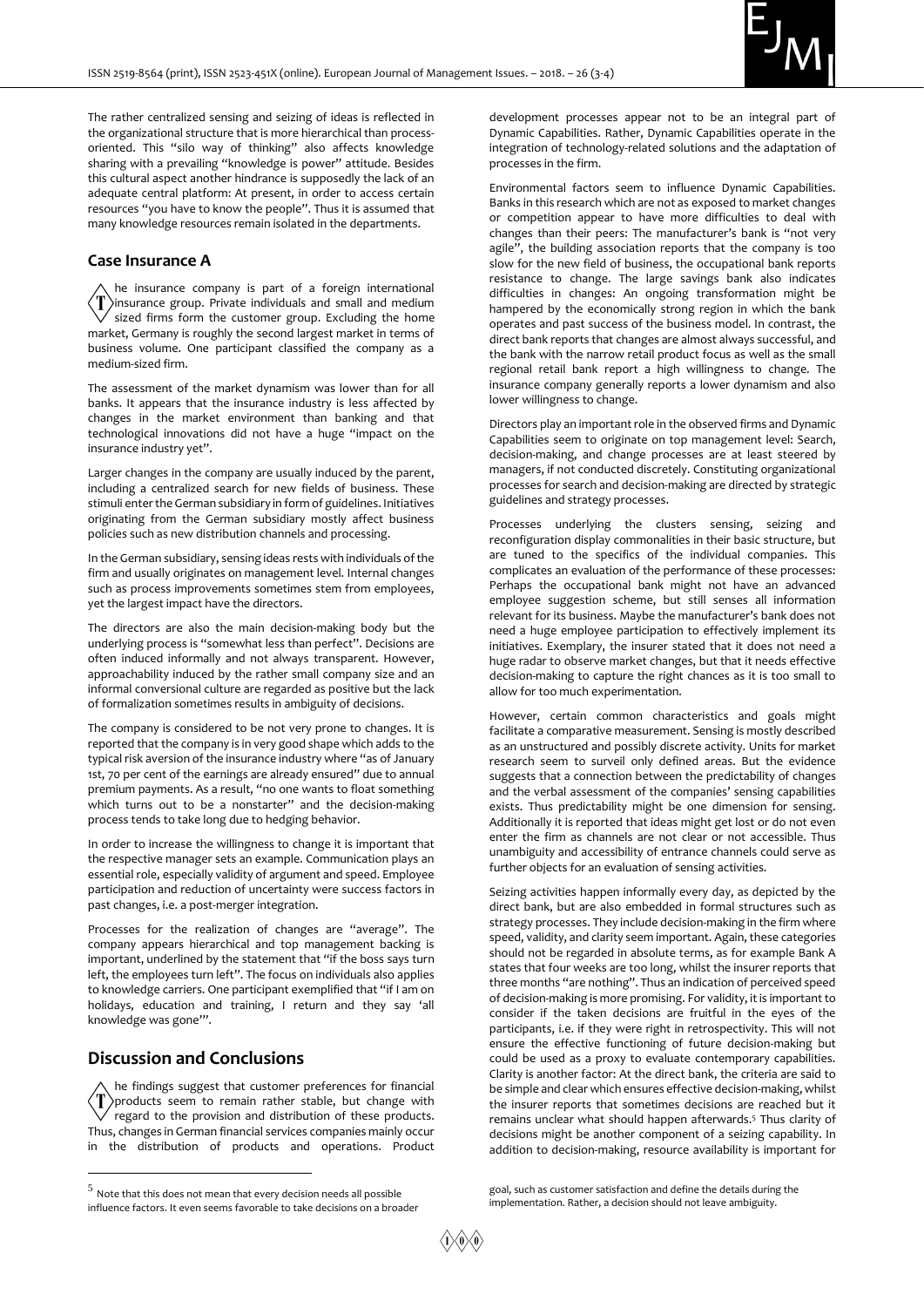

seizing. Regulatory requirements reportedly use up many capacities of the firms and to have available resources in terms of skill and manpower at the right moment seems to be a factor.

Reconfiguration in the investigated firms takes place in parallel to line activities or in projects. For larger changes, the latter is exclusively used. An assessment if decisions are actually realized can be used as a proxy for this category: Whilst the direct bank reports that decisions are realized very rigorously and successful, other banks report that realization is hampered.

Besides these possibilities for comparison the findings suggest success factors that can give guidance to practitioners. Firm culture and especially the role of leadership are emphasized again: Success of initiatives seems to originate on management level and is broken down the firm.

Sensing activities are divided in managerial sensing and employees' sensing. The former can firstly be reinforced if managers have room beside operational tasks. Second, an active exchange on management level, both formal and informal, has a positive effect. A common understanding of the future direction of the firm and trust are enablers, open space solutions and meeting points facilitate their development. Third, external stimuli should be gathered: This starts in internal units, e.g. service centers for customer feedback and market research for environmental analyses, and can be expanded by activities with e.g. startups, competitors, or companies from other industries. Sensing on employee level heavily depends on trust in the superior: The workforce must feel comfortable to express ideas and confident that their ideas might be implemented. Just as for the management levels, exchange intensifies ideas generation and can be nurtured by the premise design and the deployment of crossfunctional teams: "Suddenly the right process experts sit together".

For seizing opportunities, it is promising to lead the decisionmaking or at least prequalification away from top management. Various strategies might be applied: Department heads might receive higher autonomy, templates for the input of ideas could be provided, or regular expert circles established. To ensure effective realization a description of the first steps after the decision should be included in prioritization. Reconfiguration is mostly conducted in projects, requiring methodological knowhow. To implement an initiative inside the firm the participants reported that it is especially relevant to include all affected stakeholders and to consider formal demands, such as regulatory requirements. Guides can provide orientation for these integrative and formal requirements.

Cultural factors affect all clusters. Participation and involvement are recurring themes on employee and management level, connected to personal responsibility. They start in sensing, e.g. to create teams with a semi-concrete task such as improved customer satisfaction, continue in seizing, e.g. by using a knowhow tender for project staffing, and carry on in the realization, e.g. through the use of agile methods. Personal responsibility is connected to feedback. The findings suggest that ascribing success and responsibility to employees is important for acceptance. This might be external through transparent production numbers, customer feedback, or the like, or internal, e.g. through integration of employees in top management meetings to present results. In terms of communication, speed and validity of argument are central elements. Directors' backing is once more important and should underpin these approaches.

In various firms of this research it proved successful to establish particular teams to deal with perceived difficulties in changes: The direct bank employs units in every department to connect IT with business, the building association has an innovation team to carry solutions into the departments, and Bank A deploys a transformation management unit to establish changes in the bank. In order to develop certain capabilities that do not yet function as required it seems promising to mandate units with specific tasks.

These teams serve as a knowledge accumulator and provider. Especially in their initiation a strong mandate from the directors is required. Regular exchange can expand the knowledge inside the organization. Tools for knowledge management such as a Wiki seem to be only supportive in the investigated firms. This also applies for employee suggestion schemes and forums for internal exchange: A cultural development appears to be a prerequisite for technological facilitators.

Further research could pick up the discussed categories and apply statistical methods. The survey for the perceived environmental dynamism can function as a tool to include market factors. Furthermore, an inclusion of a measurement of competition in the industry can be another section to test against. A more rigorous assessment of the companies' financial performance than conducted in this paper is advisable. Interviews appeared adequate to get a feel for the functioning of Dynamic Capabilities inside the firms but also for factors that are important in the industry. Thus a mixed method with an identification phase based on qualitative data and a phase for relative measurements appears promising to converge towards an operationalization of Dynamic Capabilities.

#### **References**

- Ambrosini, Véronique; Bowman, Cliff (2009): What are dynamic capabilities and are they a useful construct in strategic management? In *International Journal of Management Reviews*  11 (1), 29–49.
- Barreto, Ilídio (2010): Dynamic Capabilities: A Review of Past Research and an Agenda for the Future. In *Journal of Management* 36 (1), 256–280.
- Behr, Patrick; Schmidt, Reinhard H. (2015): The German banking system: Characteristics and challenges. Research Center SAFE Sustainable Architecture for Finance in Europe, Goethe University Frankfurt. Frankfurt am Main (White Paper Series, 32). Available online at https://www.econstor.eu/bitstream/10419/129081/1/84948982 2.pdf, checked on 8/2/2017.
- Deutsche Bundesbank (2017): Bankstellenstatistik 2016. Deutsche Bundesbank. Available online at https://www.bundesbank.de/Redaktion/DE/Downloads/Aufga ben/Bankenaufsicht/Dokumentationen/bankstellenstatistik\_2 016.pdf, checked on 8/2/2017.
- Deutsche Bundesbank (2015): Structural developments in the German banking sector. Deutsche Bundesbank. Frankfurt am Main (Monthly Report April 2015, April 2015). Available online at
	- https://www.bundesbank.de/Redaktion/EN/Downloads/Public ations/Monthly Report Articles/2015/2015\_04 structural.pdf? blob=publicationFile, checked on 8/2/2017.
- Eisenhardt, Kathleen M. (1989): Building Theories from Case Study Research. In *The Academy of Management Review* 14 (4), 532.
- Eisenhardt, Kathleen M.; Martin, Jeffrey A. (2000): Dynamic capabilities: what are they? In *Strategic Management Journal* 21 (10-11), 1105–1121.
- Eriksson, Taina (2014): Processes, antecedents and outcomes of dynamic capabilities. In *Scandinavian Journal of Management*  30 (1), 65–82.
- Gioia, Dennis A.; Corley, Kevin G.; Hamilton, Aimee L. (2013): Seeking Qualitative Rigor in Inductive Research. In *Organizational Research Methods* 16 (1), 15–31.
- Hauschild, Stefan; Knyphausen-Aufsess, Dodo zu; Rahmel, Martin (2011): Measuring Industry Dynamics: Towards a Comprehensive Concept. In *Schmalenbach Business Review* 63, 416–454.
- Helfat, Constance E.; Finkelstein, Sydney; Mitchell, Will; Peteraf, Margaret; Singh, Harbir; Teece, David; Winter, Sidney G.